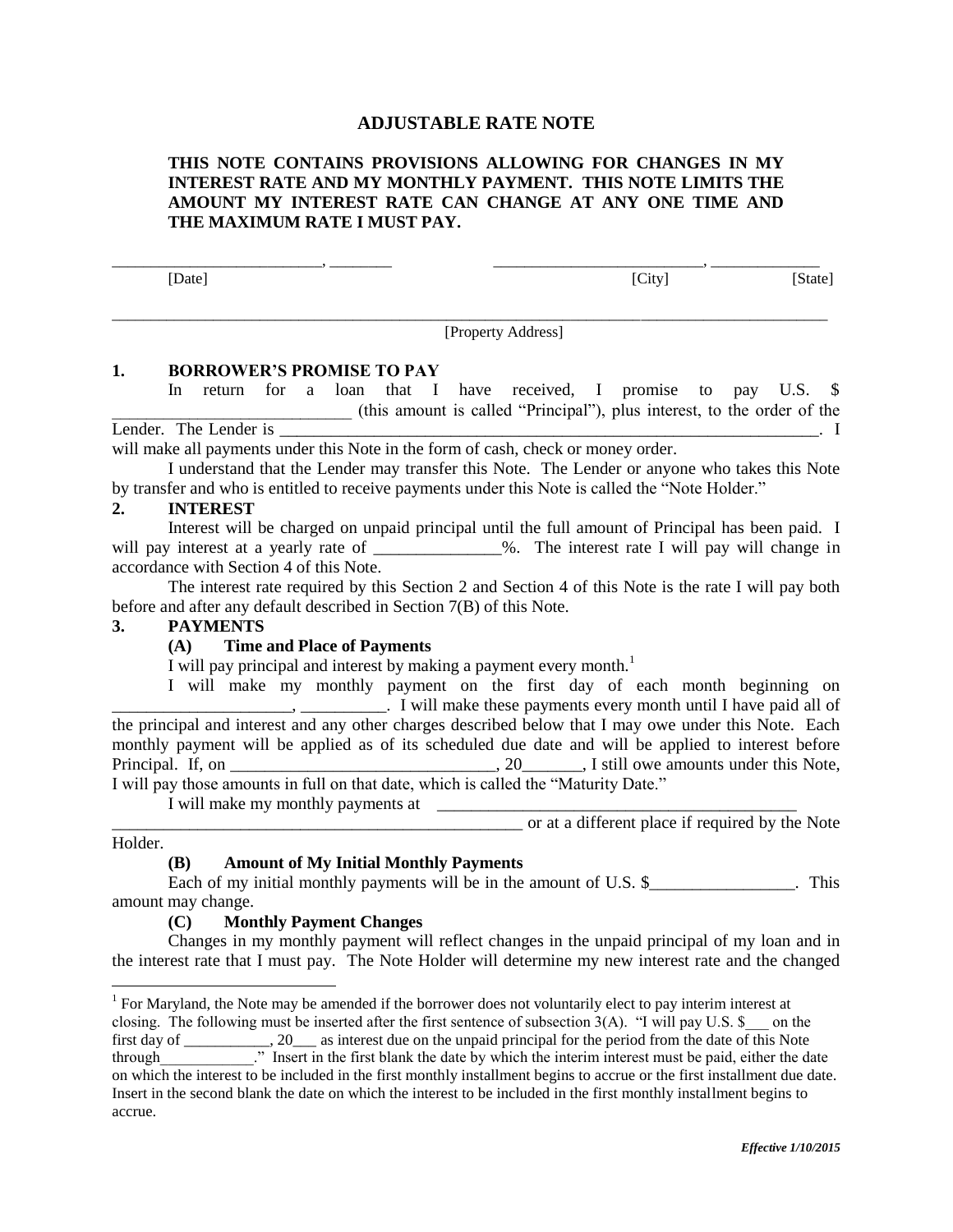amount of my monthly payment in accordance with Section 4 of this Note.

## **4. INTEREST RATE AND MONTHLY PAYMENT CHANGES**

# **(A) Change Dates**

The interest rate I will pay may change on the first day of

\_\_\_\_\_\_\_\_\_\_, and on that day every 12th month thereafter. Each date on which my interest rate could change is called a "Change Date."

## **(B) The Index**

Beginning with the first Change Date, my interest rate will be based on an Index. The "Index" is either i) the weekly average yield on United States Treasury securities adjusted to a constant maturity of one year, as made available by the Federal Reserve Board or ii) the one-year London Interbank Offered Rate. The most recent Index figure available as of the date 45 days before each Change Date is called the "Current Index."

If the Index is no longer available, the Note Holder will choose a new index which is based upon comparable information. The Note Holder will give me notice of this choice.

## **(C) Calculation of Changes**

Before each Change Date, the Note Holder will calculate my new interest rate by adding a margin of percentage points (\_\_\_\_\_\_\_\_\_\_\_\_\_\_\_%) to the Current Index. The Note Holder will then round the result of this addition to the nearest one-eighth of one percentage point (0.125%). Subject to the limits stated in Section 4(D) below, this rounded amount will be my new interest rate until the next Change Date.<sup>2</sup>

The Note Holder will then determine the amount of the monthly payment that would be sufficient to repay the unpaid principal that I am expected to owe at the Change Date in full on the Maturity Date at my new interest rate in substantially equal payments. The result of this calculation will be the new amount of my monthly payment.

## **(D) Limits on Interest Rate Changes**

The interest rate I am required to pay at the first Change Date will not be greater than \_\_\_\_\_\_\_\_\_\_\_\_% or less than \_\_\_\_\_\_\_\_\_\_\_\_\_%. Thereafter, my interest rate will never be increased or decreased on any single Change Date by more than one percentage point (1.0%) from the rate of interest I have been paying for the preceding 12 months. My interest rate will never be greater than five percentage points (5.0%) higher or lower than the initial interest rate stated in Paragraph 2 of this Note.

## **(E) Effective Date of Changes**

My new interest rate will become effective on each Change Date. I will pay the amount of my new monthly payment beginning on the first monthly payment date after the Change Date until the amount of my monthly payment changes again.

# **(F) Notice of Changes**

The Note Holder will deliver or mail to me a notice of any changes in my interest rate and the amount of my monthly payment before the effective date of any change. The notice will include information required by law to be given to me and also the title and telephone number of a person who will answer any question I may have regarding the notice.

## **5. BORROWER'S RIGHT TO PREPAY**

 $\overline{a}$ 

I have the right to make payments of Principal at any time before they are due. A payment of Principal only is known as a "Prepayment." When I make a Prepayment, I will tell the Note Holder in writing that I am doing so. I may not designate a payment as a Prepayment if I have not made all the monthly payments due under the Note.

I may make a full Prepayment or partial Prepayments without paying a Prepayment charge. The Note Holder will use my Prepayments to reduce the amount of Principal that I owe under this Note. However, the Note Holder may apply my Prepayment to the accrued and unpaid interest on the Prepayment amount, before applying my Prepayment to reduce the Principal amount of the Note. If I

<sup>&</sup>lt;sup>2</sup> The Lender may remove the second sentence of this paragraph, and may remove the word "rounded" from the third sentence for loans which will not be included in GNMA pools.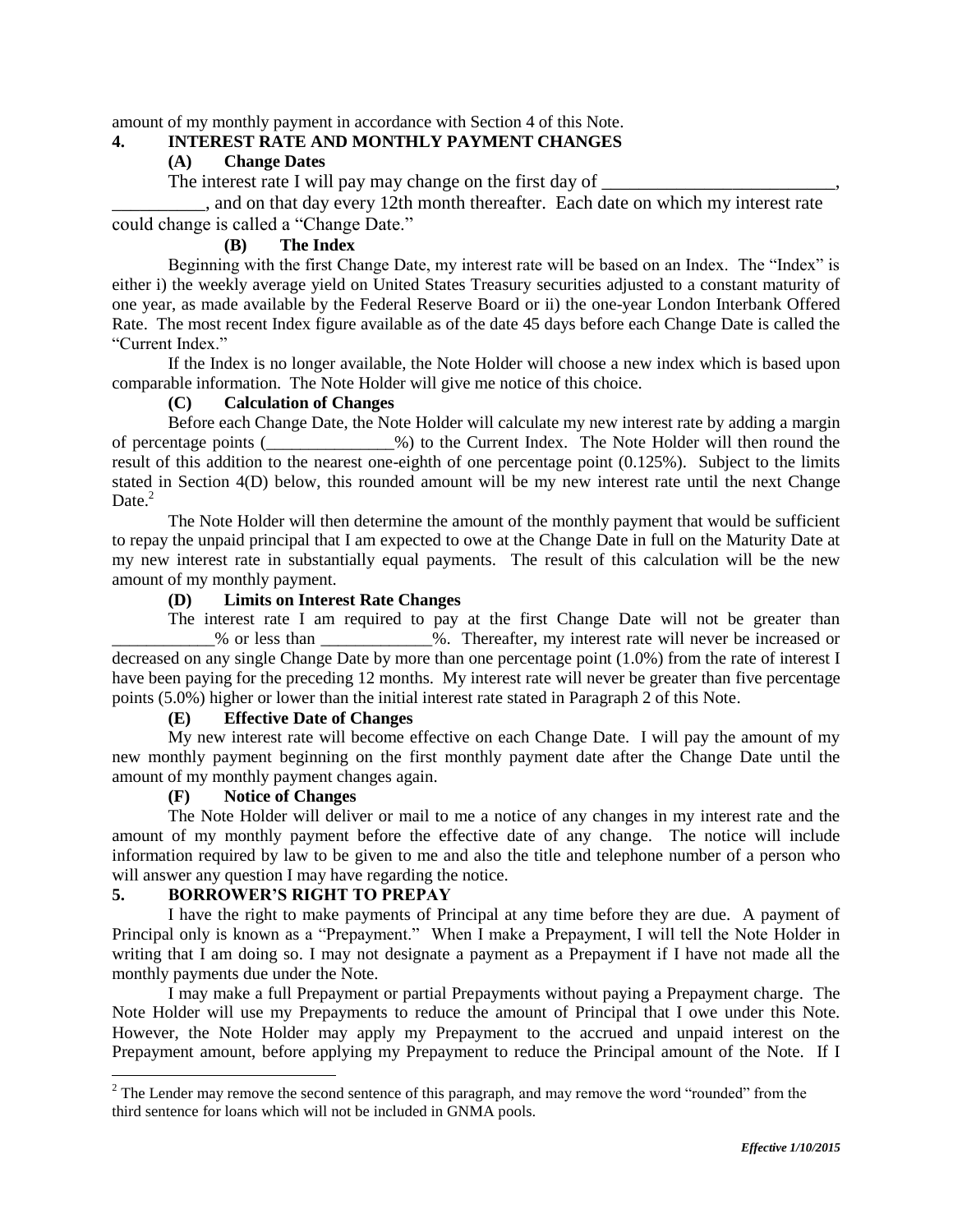make a partial Prepayment, there will be no changes in the due dates of my monthly payment unless the Note Holder agrees in writing to those changes. My partial Prepayment may reduce the amount of my monthly payments after the first Change Date following my partial Prepayment. However, any reduction due to my partial Prepayment may be offset by an interest rate increase.

## **6. LOAN CHARGES**

If a law, which applies to this loan and which sets maximum loan charges, is finally interpreted so that the interest or other loan charges collected or to be collected in connection with this loan exceed the permitted limits, then: (a) any such loan charge shall be reduced by the amount necessary to reduce the charge to the permitted limit; and (b) any sums already collected from me which exceeded permitted limits will be refunded to me. The Note Holder may choose to make this refund by reducing the Principal I owe under this Note or by making a direct payment to me. If a refund reduces Principal, the reduction will be treated as a partial Prepayment.

## **7. BORROWER'S FAILURE TO PAY AS REQUIRED**

## **(A) Late Charges for Overdue Payments**

If the Note Holder has not received the full amount of any monthly payment by the end of calendar days after the date it is due, I will pay a late charge to the Note Holder. The amount of the charge will be \_\_\_\_\_\_\_\_\_\_\_\_\_\_% of my overdue payment of principal and interest. I will pay this late charge promptly but only once on each late payment.<sup>3</sup>

## **(B) Default**

If I do not pay the full amount of each monthly payment on the date it is due, I will be in default.

## **(C) Notice of Default**

If I am in default, the Note Holder may send me a written notice telling me that if I do not pay the overdue amount by a certain date, the Note Holder may require me to pay immediately the full amount of Principal which has not been paid and all the interest that I owe on that amount. That date must be at least 30 days after the date on which the notice is mailed to me or delivered by other means.

## **(D) No Waiver By Note Holder**

Even if, at a time when I am in default, the Note Holder does not require me to pay immediately in full as described above, the Note Holder will still have the right to do so if I am in default at a later time**.**

# **(E) Payment of Note Holder's Costs and Expenses**

If the Note Holder has required me to pay immediately in full as described above, the Note Holder will have the right to be paid back by me for all of its costs and expenses in enforcing this Note to the extent not prohibited by applicable law. Those expenses include, for example, reasonable attorneys' fees.

## **8. GIVING OF NOTICES**

 $\overline{a}$ 

Unless applicable law requires a different method, any notice that must be given to me under this Note will be given by delivering it or by mailing it by first class mail to me at the Property Address above or at a different address if I give the Note Holder a notice of my different address.

Any notice that must be given to the Note Holder under this Note will be given by delivering it or by mailing it by first class mail to the Note Holder at the address stated in Section 3(A) above or at a different address if I am given a notice of that different address.

# **9. OBLIGATIONS OF PERSONS UNDER THIS NOTE**

If more than one person signs this Note, each person is fully and personally obligated to keep all of the promises made in this Note, including the promise to pay the full amount owed. Any person who is a guarantor, surety or endorser of this Note is also obligated to do these things. Any person who takes over these obligations, including the obligations of a guarantor, surety or endorser of this Note, is also obligated to keep all of the promises made in this Note. The Note Holder may enforce its rights under this Note against each person individually or against all of us together. This means that any one of us may be required to pay all of the amounts owed under this Note.

<sup>&</sup>lt;sup>3</sup> The percentage may be written on the form, but shall not exceed 4%.